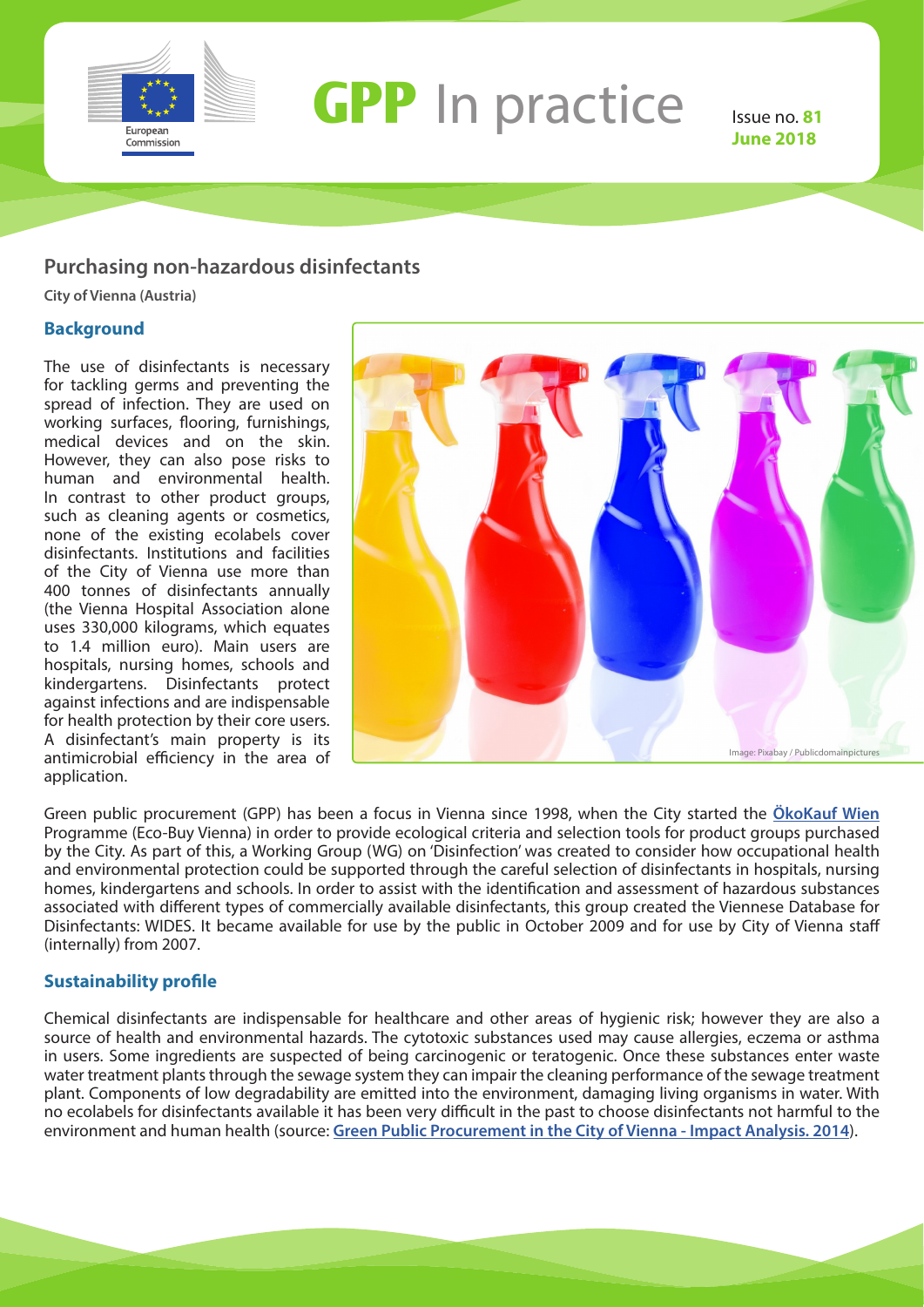#### **Overview of the WIDES Database**

WIDES has two functions. The first is the compilation and structuring of information about disinfectants and their ingredients. The database incorporates more than 240 ingredients and around 280 products available on the market. Data on ingredients include classification (that is, hazard statements according to the **[United Nations' Globally](https://www.wien.gv.at/english/environment/protection/pdf/impact-analysis.pdf)  [Harmonised System of Classification and Labelling of Chemicals](https://www.wien.gv.at/english/environment/protection/pdf/impact-analysis.pdf)** (GHS), properties and toxicity/eco-toxicity data. Product data considers the application, concentration of classified ingredients, material compatibility and spectrum of activity. Its second function is the assessment of both ingredients and products. The assessment starts with a grouping and scaling of hazardous ingredients using both numbers and a colour code, from pale yellow to deep red, to rank lowest to highest risk (the higher the number the higher the risk).

WIDES rates products according to its evaluation scheme, which takes into account all ingredients with hazardous properties at specific levels of concentration. More detailed explanations are provided through the information available on this page: **[www.wien.gv.at/video/245328/Assessment-scheme-of-the-Viennese-database-for-disinfectants](https://www.unece.org/trans/danger/publi/ghs/ghs_welcome_e.html)**

Assessments of products are presented using the same colour coding scheme of light yellow to red - as shown below. Since products are grouped according to their application, comparative rankings of disinfectants in six hazard categories are generated (a seventh category is provided for flammable products). When information on a hazard is not available and data is missing, a question mark is inserted. To rank disinfectants, users select the required field of application, the spectrum of activity, and time exposure. This generates a product grid which looks like the following.

| Hazard categories:        |   | Acute toxicity<br>(respiratory<br>tract) | Irritation and<br>corrosivity | Allergenic<br>potential | Mutagenic,<br>carcinogenic,<br>toxic for<br>reproduction,<br>chronically toxic | Behaviour in<br>surface<br>water<br>Acute* | Behaviour in<br>surface<br>water<br>Chronic* |
|---------------------------|---|------------------------------------------|-------------------------------|-------------------------|--------------------------------------------------------------------------------|--------------------------------------------|----------------------------------------------|
| <b>Assessed Products:</b> | A |                                          |                               |                         |                                                                                |                                            |                                              |
|                           | B |                                          |                               |                         |                                                                                |                                            |                                              |
|                           | C |                                          |                               | 22                      | Þ                                                                              |                                            | Þ                                            |
|                           | D |                                          |                               |                         |                                                                                |                                            |                                              |
|                           | E |                                          |                               | ???                     | p                                                                              |                                            | b                                            |
|                           | F |                                          |                               |                         |                                                                                |                                            | Þ                                            |
|                           | G |                                          |                               |                         |                                                                                |                                            | Þ                                            |
|                           | H |                                          |                               |                         |                                                                                |                                            |                                              |
|                           |   |                                          |                               |                         | Þ                                                                              |                                            |                                              |
|                           |   |                                          |                               |                         |                                                                                |                                            |                                              |
|                           | K |                                          |                               | $\overline{2}$          | Þ                                                                              |                                            | Þ                                            |
|                           |   |                                          |                               |                         |                                                                                |                                            |                                              |

Disinfectants contain a fairly standard set of biocidal active substances. So although the database has been developed based on the Vienna context, it has the potential to be used globally. In January 2018 the WIDES database included information on 57 biocidal active substances. Emphasis is now on covering all substances used for human hygiene included within the **[Biocidal Product Regulation of the European Union](https://echa.europa.eu/regulations/biocidal-products-regulation/understanding-bpr)**. As such, the database has been shared online in **[German](https://www.wien.gv.at/umweltschutz/oekokauf/desinfektionsmittel/)** and **[English](https://www.wien.gv.at/english/environment/protection/oekokauf/disinfectants/index.html)**, and is free of charge and open for anyone to use. The ultimate purpose of the database is to encourage the gradual substitution of the most toxic ingredients used in disinfectants, on a global scale.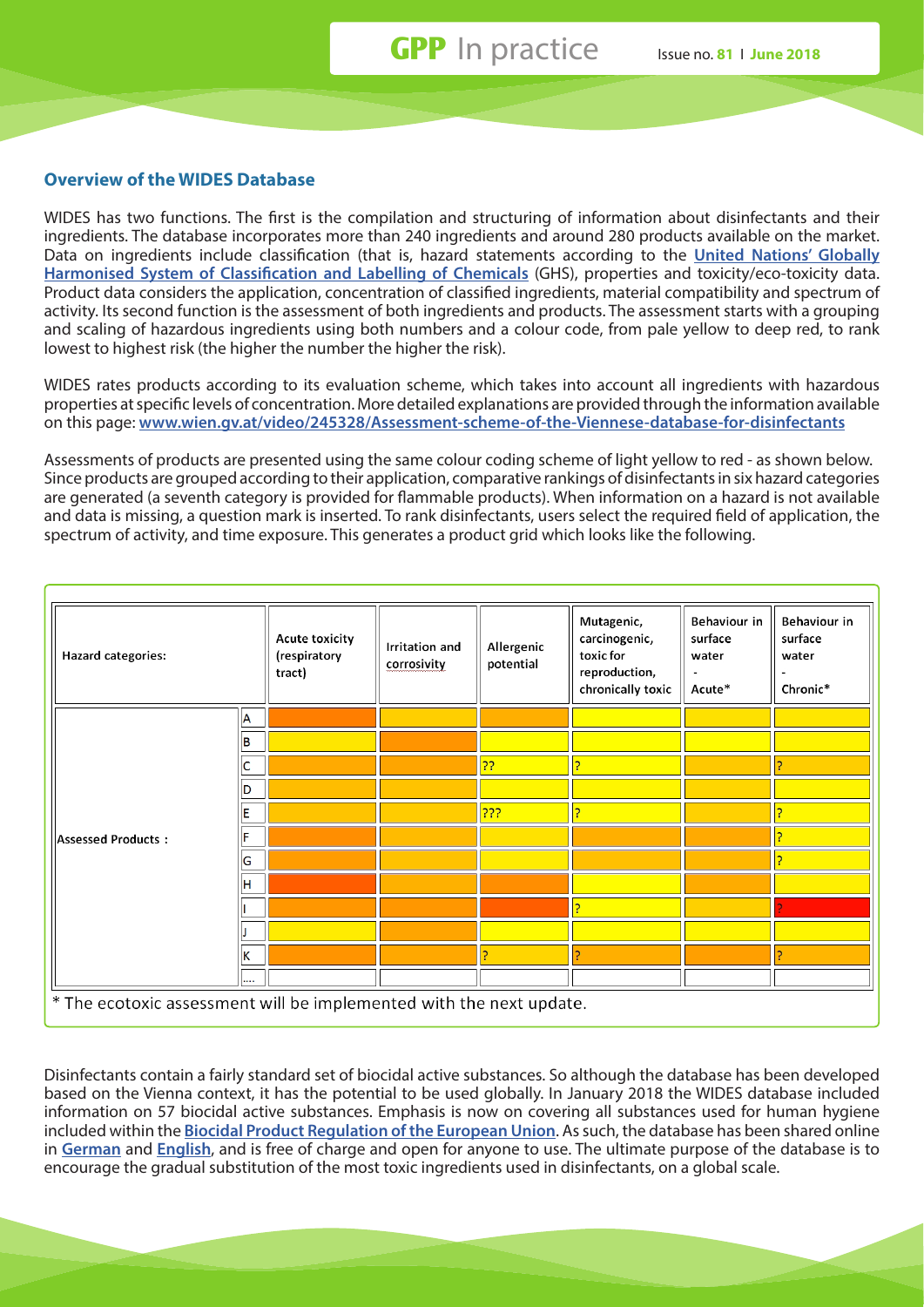**GPP** In practice Issue no. **81** I **June 2018**

#### **WIDES in practice**

The WIDES database helps to identify risk potentials in disinfectants and to substitute them gradually. Several examples of WIDES in use are described below.

**Vienna Hospital Association (KAV)**: **[KAV](http://www.wienkav.at/kav/ZeigeText.asp?ID=40683)** is the umbrella organisation for the city's hospitals, geriatric centres and nursing homes, and in terms of quantity, KAV is the largest user of disinfectants in Vienna. KAV uses WIDES to consider the substitution potential of alternative disinfectant products. Therefore, a team of hygiene experts drew up a recommendation list and performance profile for hand, surface, instruments and skin disinfectants, while WIDES operators proposed alternatives with less impact on human health and on the environment. This profile contains information on the amounts required, size of packaging, range of efficacy, etc. With input from both teams, it has been possible for KAV to take an informed and calculated approach to substitution. The list of recommendations is updated every other year so that any new findings from the data available on hazards of disinfectants and interesting new product developments can be integrated regularly.

**"Institutions and facilities of the City of Vienna use more than 400 tonnes of disinfectants annually (the Vienna Hospital Association alone uses 330,000 kilograms, which equates to 1.4 million euro). Main users are hospitals, nursing homes, schools and kindergartens."**

Vienna's WG on Disinfection has contributed significantly to making employment and environmental protection easier and more transparent for the procurement of disinfectants. Kindergartens in Vienna also procure disinfectants upon consultation with the WG and according to the WIDES results.

**Selecting low hazard disinfectants (for pregnant workers)**: In 2015 the Central Labour Department of the **[Austrian](https://www.sozialministerium.at/site/)  [Federal Ministry of Labour, Social Affairs and Consumer Protection](https://www.sozialministerium.at/site/)** published a **[Decree about hand disinfectants for](https://www.wko.at/branchen/gewerbe-handwerk/fusspfleger-kosmetikermasseure/)  [pregnant employees](https://www.wko.at/branchen/gewerbe-handwerk/fusspfleger-kosmetikermasseure/)**. This only allows the use of hand disinfectants where certain hazards are excluded. In particular, products are excluded which contain substances classified as carcinogenic, mutagenic, repro-toxic, sensitizing, chronic or (highly) acute toxic and substances with a lack of data in these categories. Instead of requiring the checking of safety data sheets and **[EU REACH](http://ec.europa.eu/environment/chemicals/reach/reach_en.htm)** Registration Dossiers in each case, which would be a laborious process, the decree recommends to screen the colour code of the WIDES product assessment and thereby quickly select products without above named hazards. The decree is highly influential, as most hospitals would only want to procure disinfectants that can also be used by pregnant employees as standard.

Furthermore, the application of WIDES is recommended by the **[Austrian Action Plan for Sustainable Public Procurement](http://www.nachhaltigebeschaffung.at/)** and by the Austrian Study Group on Indoor Air Quality.

The WIDES database will be developed further in 2019 so that it can also provide a selection function to exclude products with specified hazards. This function is intended to test the market supply of less hazardous products prior to a tendering process.

In terms of costs, the database costs around € 50,000 per year, and is financed by the **[City of Vienna](https://www.wien.gv.at/english/)**, the **[Austrian](https://www.auva.at/portal27/auvaportal/content?contentid=10007.670957&viewmode=content)  [Workers Compensation Board](https://www.auva.at/portal27/auvaportal/content?contentid=10007.670957&viewmode=content)**, and the **[Austrian Federal Ministry of Sustainability and Tourism](https://www.bmnt.gv.at/english/)**. Most of the work on WIDES was and is being done by the **[Bureau for Chemical Engineering TB-Klade](http://www.tb-klade.at/en/)**.

#### **Results**

WIDES criteria allow for a simultaneous assessment of health and environmental impacts. Benefits include:

• Reducing allergenic, toxic, carcinogenic, mutagenic and teratogenic components improves the working conditions for employees using disinfectants. Allergenic fragrances and aldehydes, for example, have been phased out in all hospitals of the KAV. The products with the highest toxicological burden, according to WIDES, have disappeared from the market in the last few years. Its widespread use by companies, hospitals, and the legal relevance for maternity protection have all contributed positively to its further development.